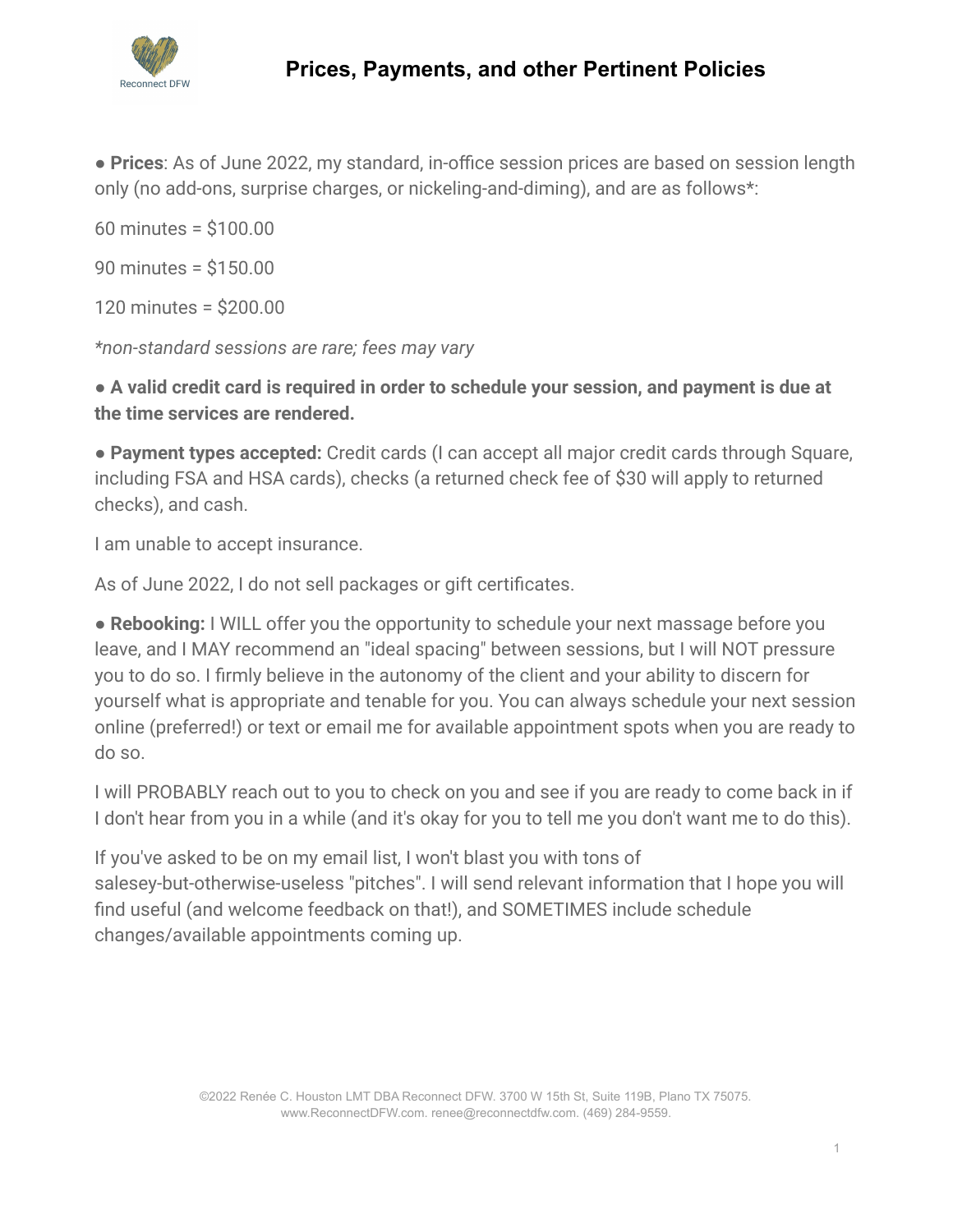If you have requested to be notified of "short notice appointments", I will let you know when I have a cancellation or a spot that is yet to be filled within the next few days. Responding to my short-notice announcements is the ONLY way that you will be able to get an appointment with less than 2 days' notice.

**• Cancellation Policy:** You will be sent a request to confirm your appointment 48 hours beforehand. If you need to cancel or reschedule your session, please let me know at this point, if at all possible.

● **Late changes:** You will be sent a reminder message 24 hours before your appointment. If you cancel or ask to reschedule less than 24 hours from your scheduled appointment, you will be charged 50% of the session price.

● **No-Shows:** If you cancel your appointment with less than an hours' notice (it takes me an hour to get to the office and get ready for you, if you are my first client of the day), or if you just don't show up, you will be charged 100% of the session price.

● **Illness policy:** In addition to Covid-19, there are many other diseases that can be spread in the massage environment, or which contraindicate massage. If you are feeling ill or have a fever, a cough, an unexplained rash, or other symptoms of illness, please do us both a favor and reschedule your appointment until you are feeling better.

I will generally not charge a client if they have to late-cancel due to illness. Especially these days, it is entirely possible to wake up in the morning and realize that you or your child are sick. The key here is communication– please just let me know what's going on!

*→ If I have to send you home because you didn't communicate with me and showed up to your appointment sick, I will still have to charge you for the time that was set aside exclusively for you.* If you have any questions about a symptom, please give me a call so we can discuss it.

● **Space Limitations:** For reasons of privacy, safety, and space limitations, I do not allow anyone other than the client in the treatment room, unless the client is a minor (under the age of 16) or they require the assistance of a caregiver.